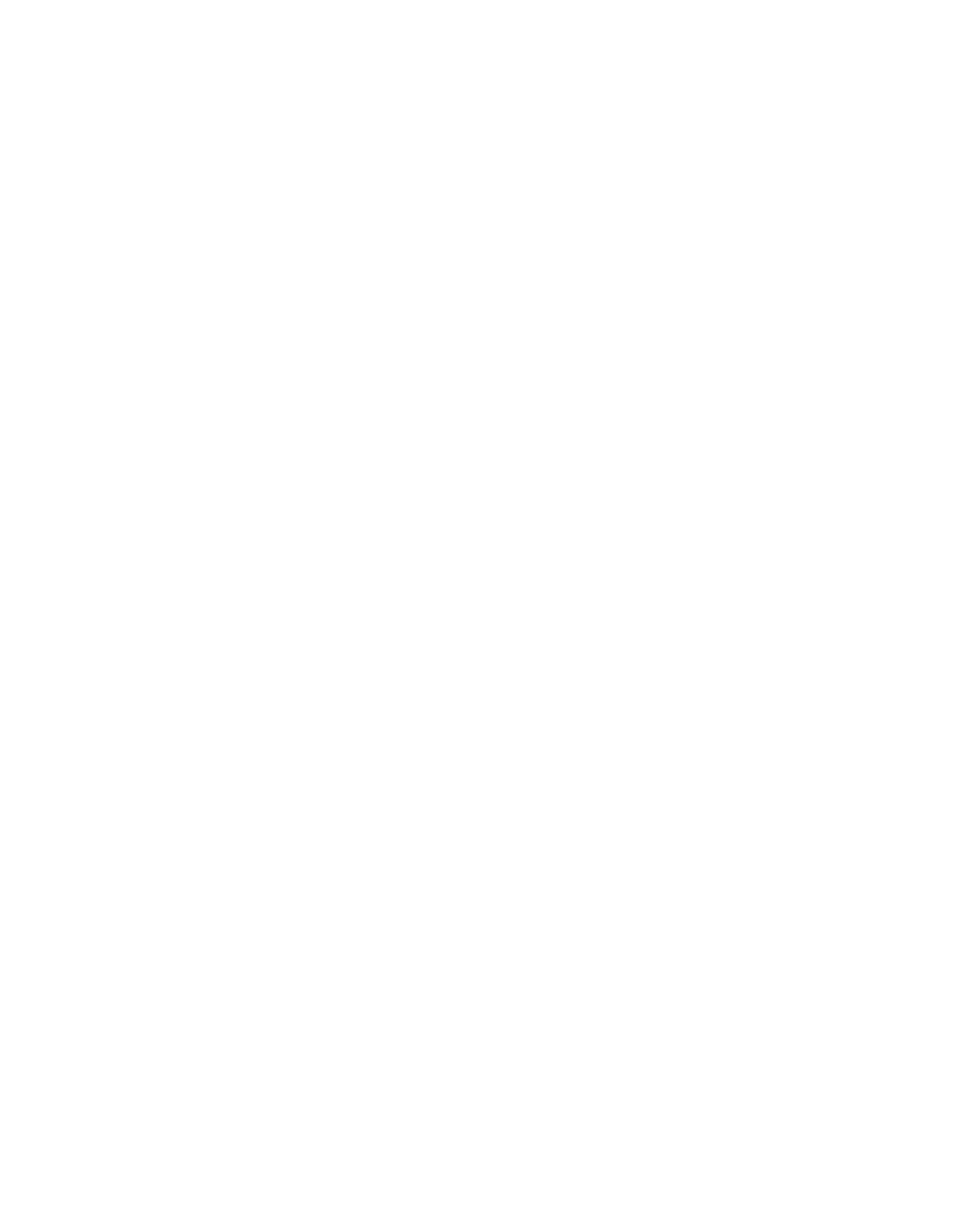The current debate regarding economic prospects in advanced economies in 2015–16 is quite heated, with two camps supporting rather divergent views on key economic variables such as growth and inflation. While disagreements of this nature are nothing new, a peculiarity of current conditions is that both alternative scenarios for advanced economies pose important risks for stability and growth in emerging markets.

Under the first scenario, the burden deflationary pressures pose to global growth is significantly exacerbated. In this scenario, the European Central Bank's recent expansionary monetary policy, through a large expansion of its asset purchase program, does not succeed in revitalizing the euro-zone economies and reversing deflation (negative inflation). Combined with a sustained decline in commodity prices, notably oil, this brings about a period of global deflation. The concern, markedly raised by Summers (2014, 2015), is that if expectations of future deflation increase in advanced economies, including the United States, global aggregate demand would decline as households and firms postpone their spending on expectations of further reduction in prices—fueling further the deflation spiral and a decline in global economic activity. The longer the slowdown in global demand, the more severe the effect on emerging markets' economic stability and growth prospects.

Under a second, less pessimistic scenario for advanced economies, supported by a number of market analysts, the recovery in the US accelerates and supports a global growth recovery.1 In this scenario, lacking serious deflationary concerns, the Federal Reserve Board starts a process of monetary policy *normalization* with increases in the policy interest rate in 2015. Although US growth is good news for the world, including emerging markets, the short- and medium-term threat for the latter is that the US monetary policy normalization might lead international investors to significantly reduce (or even reverse) capital inflows to these economies as they reassess the risk-return characteristics of their financial portfolios.2 The quicker and less anticipated the interest rate hikes be, the larger their impact on capital flows and on financing costs for emerging markets. The literature on financial difficulties in

 $\overline{a}$ 

<sup>&</sup>lt;sup>1</sup> See, for example, https://institutional.deutscheawm.com/content/\_media/The\_House\_View-2015.pdf and http://www.goldmansachs.com/our-thinking/outlook/2015/video/global-video.html

Also, although the International Monetary Fund (2015) has revised downwards its projections for global growth for 2015-16, the revised forecasts implies higher growth rates for advanced economies in 2015-16 in comparison to 2013-14.

<sup>2</sup> The Institute for International Finance (2015) estimates that capital inflows to emerging markets declined from a record high of \$1.35 trillion in 2013 to about \$1.1 trillion in 2014. A large proportion of this decline has been attributed to the collapse in flows to Russia and to an overall increase in investors' risk aversion at year-end associated with the intensification of the Russian conflict and the further decline in oil prices.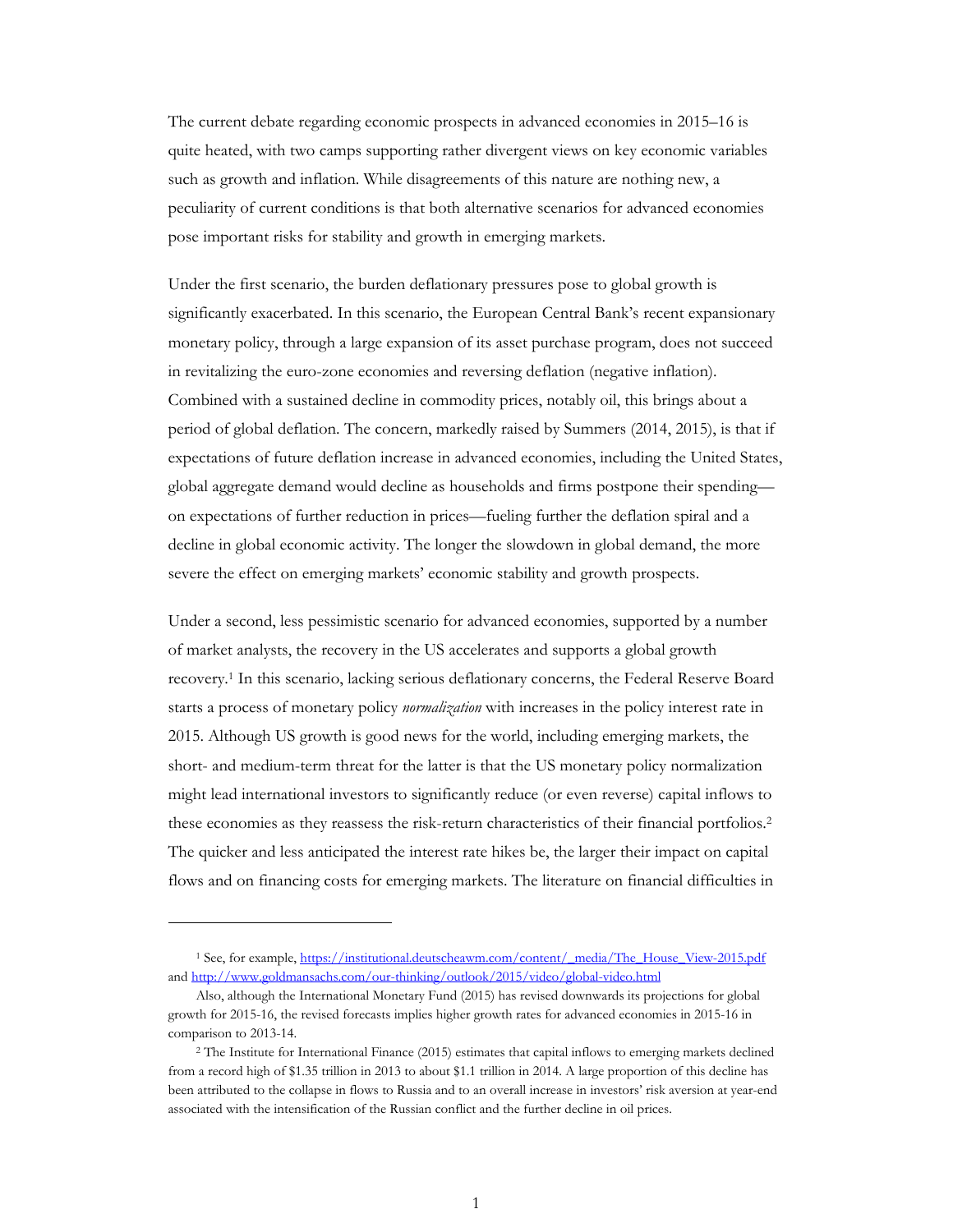emerging markets is rich with examples showing the adverse effects a sharp contraction of capital flows have had on the financial and economic stability of these economies.3

These potential headwinds add to the already deteriorated external environment emerging market economies are currently facing. For example, worsened terms of trade (associated with the decline in commodity prices) are a major adverse shock for some; geopolitical and economic problems caused by the Russia-Ukraine conflict for others and increased uncertainties in international capital markets for all.

How resilient are emerging market economies to potentially tougher external conditions, especially if they become prolonged? This paper, based on work of mine and other analysts for the period of the global financial crisis, takes the view that *initial economic conditions* before the eruption of an adverse external shock matter, and they matter a lot.4 In particular, the literature shows that policy decisions taken in the pre-crisis period played a major role in explaining a country's performance, in terms of financial stability and economic growth, during the global financial crisis. With that as the starting point, the rest of this essay is organized in two sections. In the first, I identify the relevant variables that need to be assessed to determine emerging markets' economic and financial resilience to adverse external shocks. Using a sample of 21 emerging market economies, I compare the values of the identified variables in 2007 (the pre–global financial crisis year) with the respective values at the end of 2014. In the second section, I use the identified variables to construct an indicator of relative resilience for emerging market economies. Despite some limitations, this indicator identifies how a country ranks against its peers and whether its relative ability to withstand external shocks has increased or decreased since the global financial crisis.

# **The Determinants of Emerging Markets' Macroeconomic Resilience to Adverse External Shocks**

Macroeconomic resilience is broadly defined here. A country is said to be highly resilient to adverse external shocks if the event does not result in a sharp contractions of economic growth, a severe decline in the rate of growth of real credit and/or the emergence of deep instabilities in the financial sector. In contrast to my previous work (see Montoro and Rojas-Suarez, 2012), in this essay I do not provide a specific measurement of macroeconomic

 $\overline{a}$ 

<sup>3</sup> See, for example, Calvo et. al. (2004

<sup>4</sup> See, for example Cecchetti et. al. (2011) and Montoro and Rojas-Suarez (2012)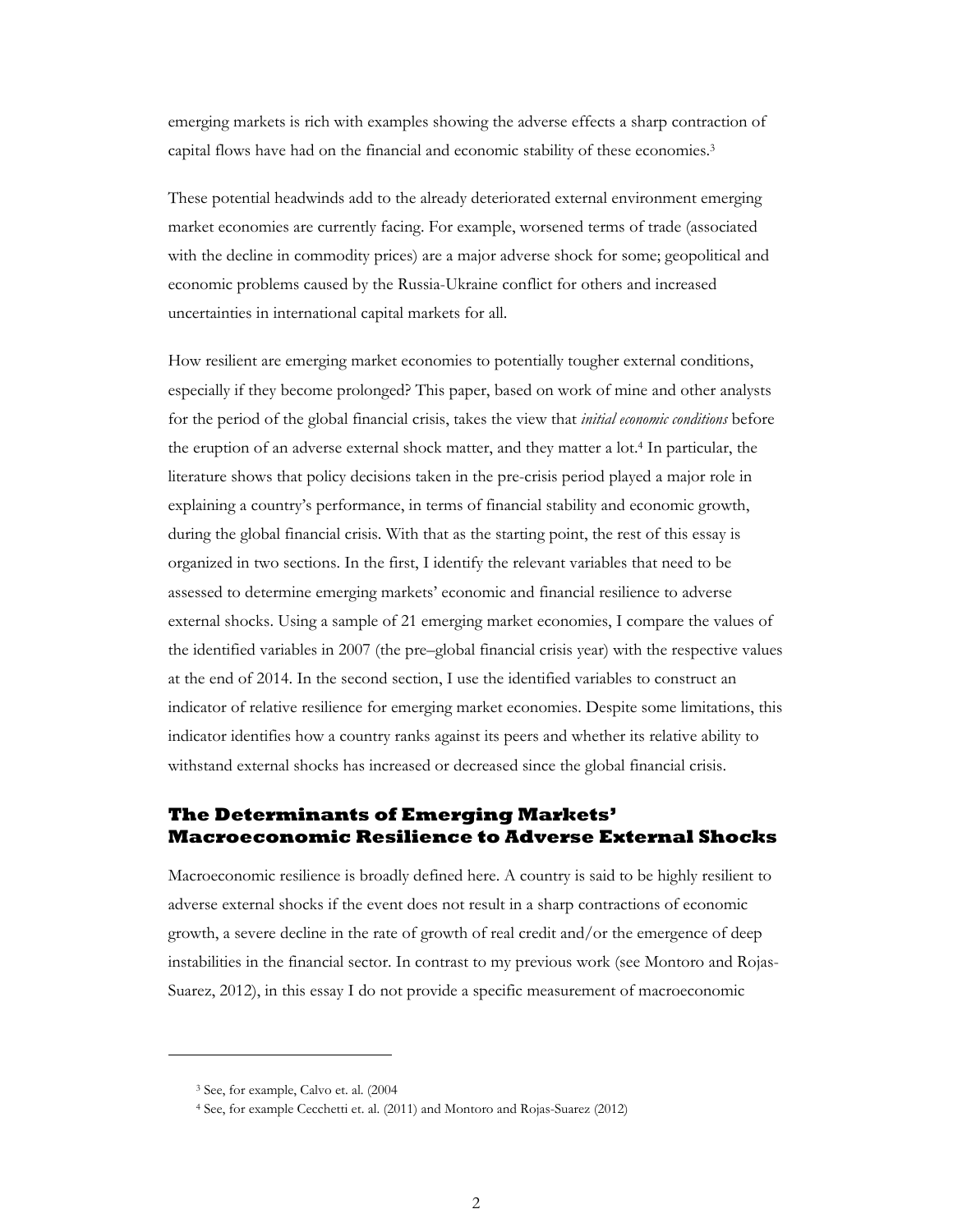performance. Instead, based on the literature, I focus on the behavior of variables that have shown to affect macroeconomic performance.

Under this *broad concept*, a country's macroeconomic resilience to external shocks can be characterized as having two dimensions: its capacity to *withstand* the impact of an adverse external shock and its capacity to rapidly implement policies to counteract the effects of the shock on economic and financial stability (Montoro and Rojas-Suarez 2012). In this section, I identify a set of variables that measures these two dimensions and compare the behavior of each variable in 2007 (the pre-global financial crisis year) with that at the end of 2014 for a sample of 21 emerging market economies. This exercise helps identify which determinants of macroeconomic resilience to external shocks have worsened since the global financial crisis. The countries the sample are of three regions: Latin American (Argentina, Brazil, Chile, Colombia, Mexico, and Peru), Emerging Asia (China, India, Indonesia, South Korea, Malaysia, Philippines, and Thailand), and Emerging Europe (Bulgaria, Czech Republic, Estonia, Hungary, Latvia, Lithuania, Poland, and Romania). The criterion for including countries is the availability of comparable data.

# **The First Dimension of Macroeconomic Resilience: Cost and Availability of External Financing**

Increased cost and reduced availability of external financing are well-known outcomes resulting from external shocks affecting emerging market economies. An adverse external shock can deteriorate a country's perceived growth performance and economic and financial stability, leading international investors to be less willing to finance projects or invest. This effect holds whether the external shock is of a financial nature (say, a significant increase in the US rates) or of a trade nature (say, a sharp decline in external aggregate demand for the country's exports). While financial shocks directly press for increases in the cost of external financing, a trade shock indirectly leads to similar pressures as funding costs are influenced by investors' perception of increased risk. Although highly open financial economies tend to be more *directly* vulnerable to external financial shocks, the global financial crisis demonstrated that economies highly open to trade are also quite vulnerable to this type of shock, to the extent that trade finance is a key source of funding for trade transactions.

The potential destabilizing effects of an adverse external shock on the macroeconomic performance of an emerging market economy will depend, among other factors, on a country's need for external financing and its external solvency and liquidity positions. The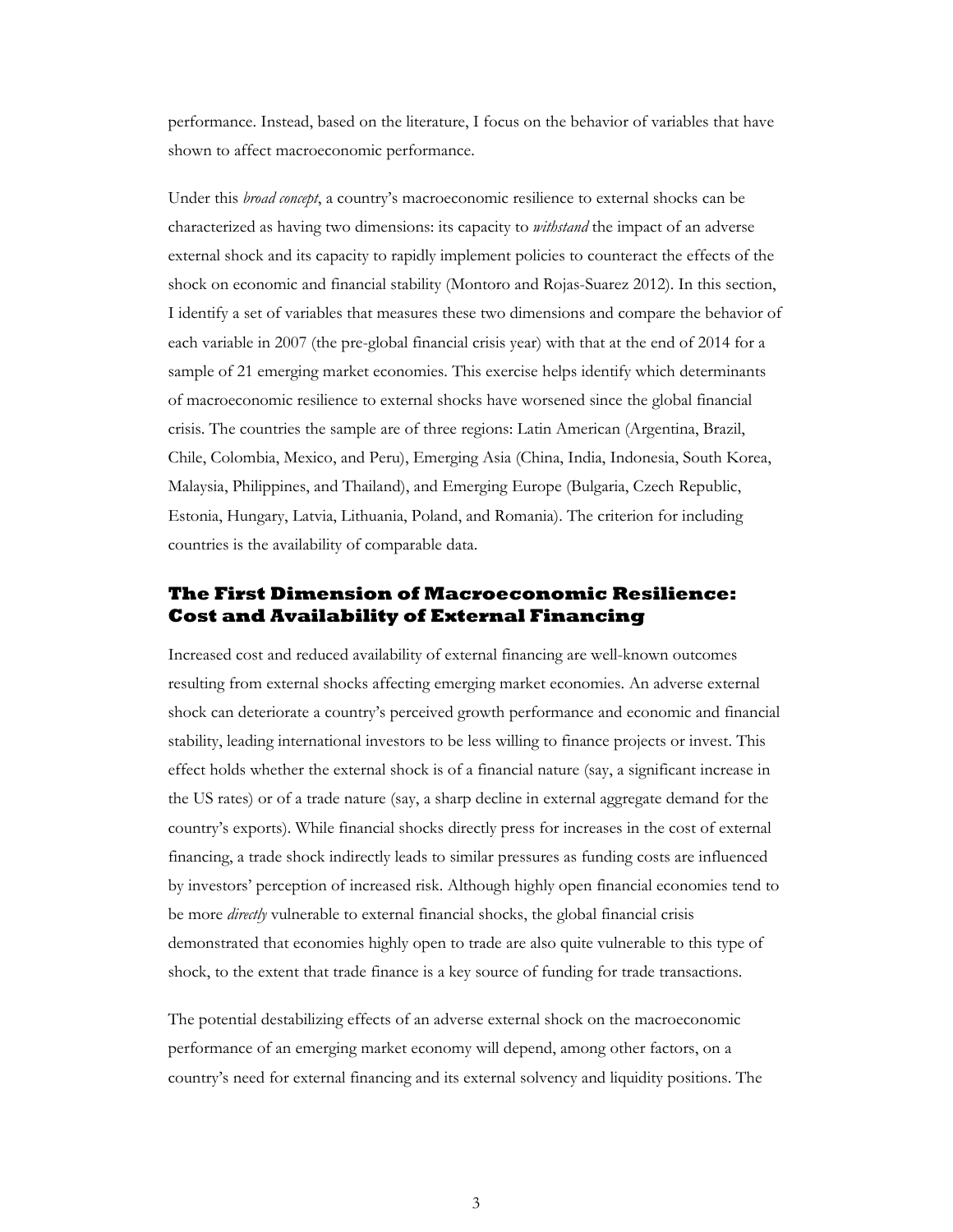following variables are used here as indicators of a country's external position in the period previous to an external shock:

#### **1. The current account balance as a ratio of GDP**

The current account balance as a ratio of GDP represents a country's external financing needs. Large current account deficits need to be financed either with net capital inflows or the utilization of international reserves.

A comparison of countries' current account balances in 2007, the year before the global financial crisis year, and the most recent data available (2014) indicates sharp differences in the evolution of external financing needs between regions. As shown in chart 1, Emerging Europe was poorly positioned in 2007 to face the collapse of external financing that took place during the global financial crisis. A number of factors, notably unrealistic expectations about a rapid entrance to the euro area, led to excessive debt-related risk-taking by the private and public sectors. This was reflected in large current account deficits and, as shown below, huge ratios of external debt to GDP. In contrast, countries in Emerging Asia and most Latin American countries displayed current account surpluses.



**Chart 1: Current account balance / GDP (in percentages)** 

#### *Source: IMF*

The current situation has changed markedly. The economic slowdown in Emerging Europe, as well as the policy adjustments implemented in these countries to deal with the crisis, is reflected in the balance of payments accounts. By 2014, countries in the Emerging Europe area displayed low current account deficits and some (Lithuania and Hungary) even had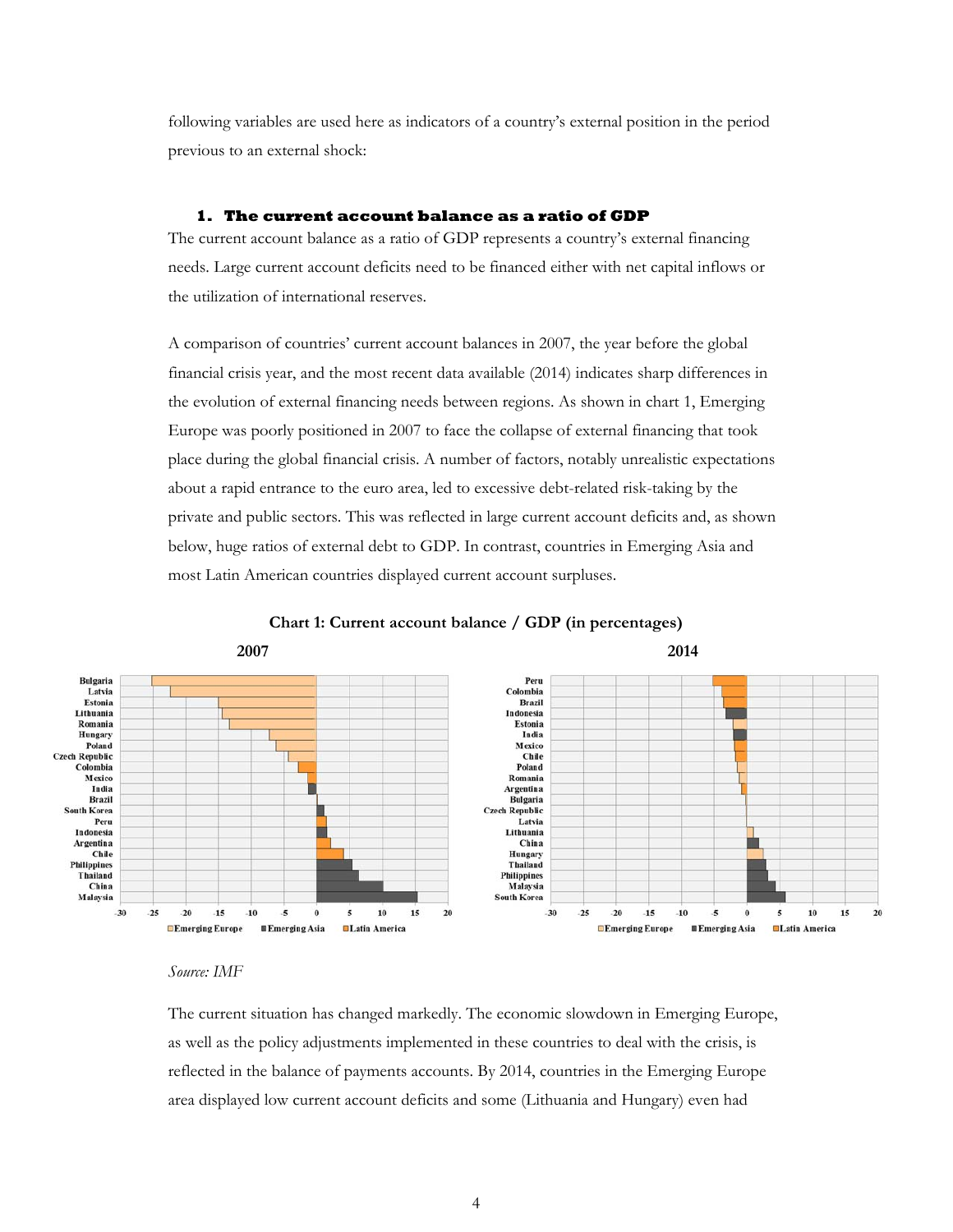current account surpluses. In contrast, all countries in Latin America reported current account deficits in 2014. This result reflects a combination of overconfident behavior and the resulting lack of economic reforms during the post-crisis years, and bad luck. While the sharp decline in the prices of commodity exports in 2013–2014 was certainly a development out of the region's control, the lack of reforms to overcome the deficiency of savings over investment was not. The *good years* of high commodity prices were not used to protect these countries from sharp declines in commodity prices. On an overall basis, countries in Emerging Asia are currently best positioned regarding financing needs than other emerging market economies. However, current account surpluses have declined in all of them, with India and Indonesia displaying deficits.

#### **2. The ratio of total external debt to GDP**

 $\overline{a}$ 

The ratio of total external debt to GDP is used as an indicator of a country's overall capacity to meet its external obligations. Both public and private debts are included. This variable can be taken as a *solvency* indicator.

Chart 2 compares the behavior of this variable in 2007 and 2014. Countries above the 45 degree line are those whose ratios of external indebtedness have declined in the period since the global financial crisis. Those below the 45-degree line have an increased external indebtedness ratio, and, therefore, according to this indicator, their macroeconomic performance is more vulnerable to adverse external shocks. Changes in this ratio are mostly relevant for highly indebted countries.5 By reducing their dependence on external debt, such countries can reduce their vulnerability to a severe external shock that lowers their income growth and, therefore, their capacity to make good on their external obligations. Highly indebted countries positioned below the line are more vulnerable in this regard.

<sup>5</sup> It is important to clarify that the discussion in this paper does not imply that emerging markets entities should not issue debt in the international capital markets. Countries can indeed benefit from access to these markets. The message is that *high* indebtedness ratios can expose countries to shocks that reduce their capacity to service their outstanding obligations. While there is abundant debate on what constitutes *excessive indebtedness*, I do not take a position regarding a *threshold* since there are many factors affecting a country's indebtedness capacity. It is concerning, however, when external debt ratios increase at *fast rates* and reach levels that are sustainable for advanced economies (since their debt obligations can be issued in the currency they issue), but not for emerging market economies (whose currencies lack deep markets as they are not highly traded internationally)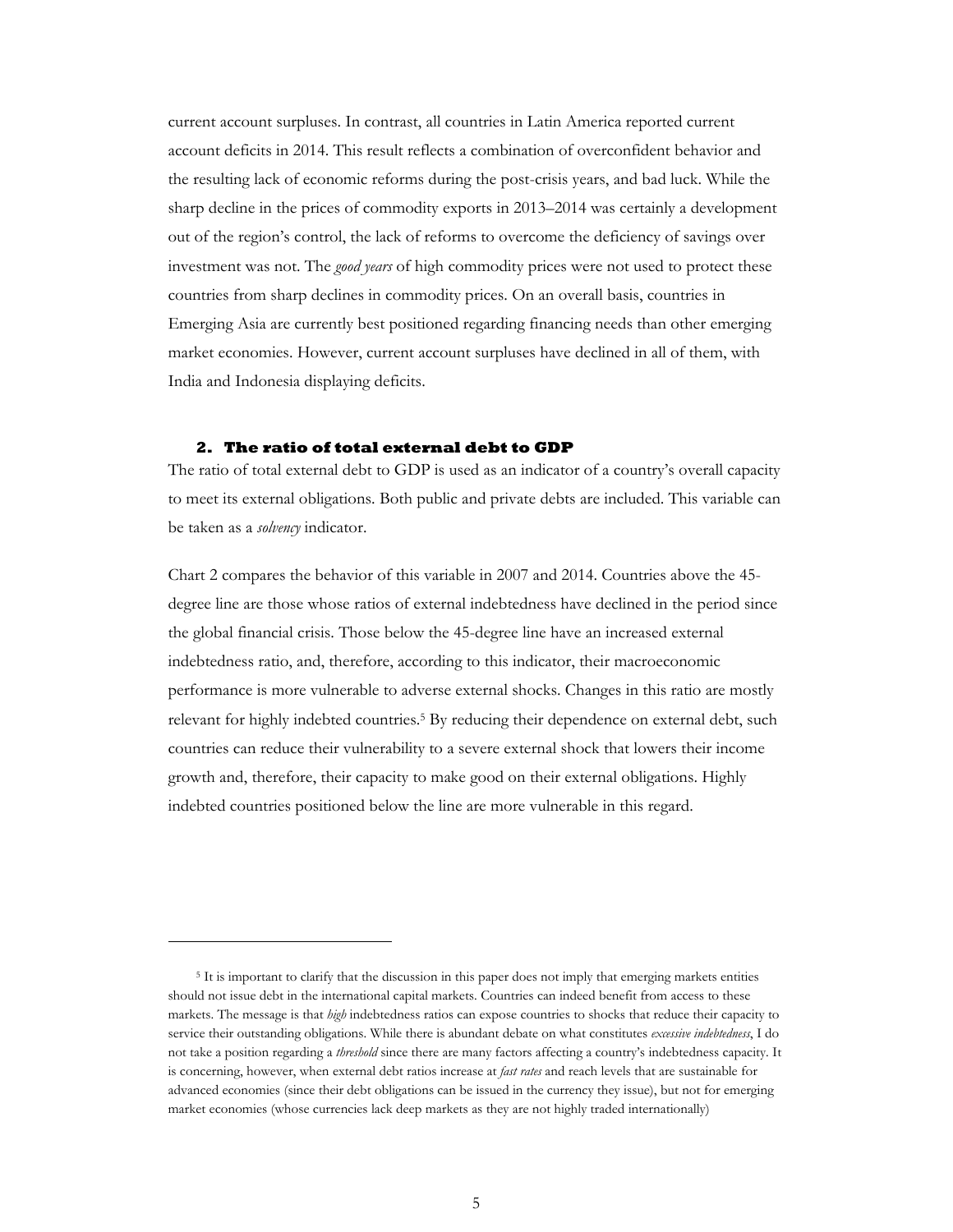

**Chart 2: Total external debt / GDP (in percentages)** 

*Source: The World Bank - Quarterly External Debt Statistics* 

There are three main results from this indicator. First, in most countries external debt ratios have remained low or moderate, without significant changes from 2007 to 2014. One positive exception is the Philippines, which cut in half its external debt ratio (from around 40 percent in 2007 to around 20 percent in 2014). Second, Emerging Europe remains by far the region with the highest external debt ratios. Although current external financing needs, as reflected by the current account balances, have reduced significantly in this region, the *stock* of debt remains extremely high in most countries and is a large source of vulnerability, as indicated by recent reports from the International Monetary Fund. Third, Malaysia is rapidly moving toward joining the group of highly indebted countries. Its ratio of external debt to GDP, now close to 70 percent, has doubled since the global financial crisis. This development distinguishes Malaysia from other Emerging Asia countries and can be largely attributed to a sharp rise in private sector external indebtedness.

## **3. The ratio of short-term external debt to gross international reserves**

The ratio of short-term external debt to gross international reserves captures the degree of liquidity constraints. Facing an adverse external shock, countries need to show that they have resources immediately available to make good on payments due in the period following the shock. The need to have *proof of liquidity* is essential for emerging markets since they cannot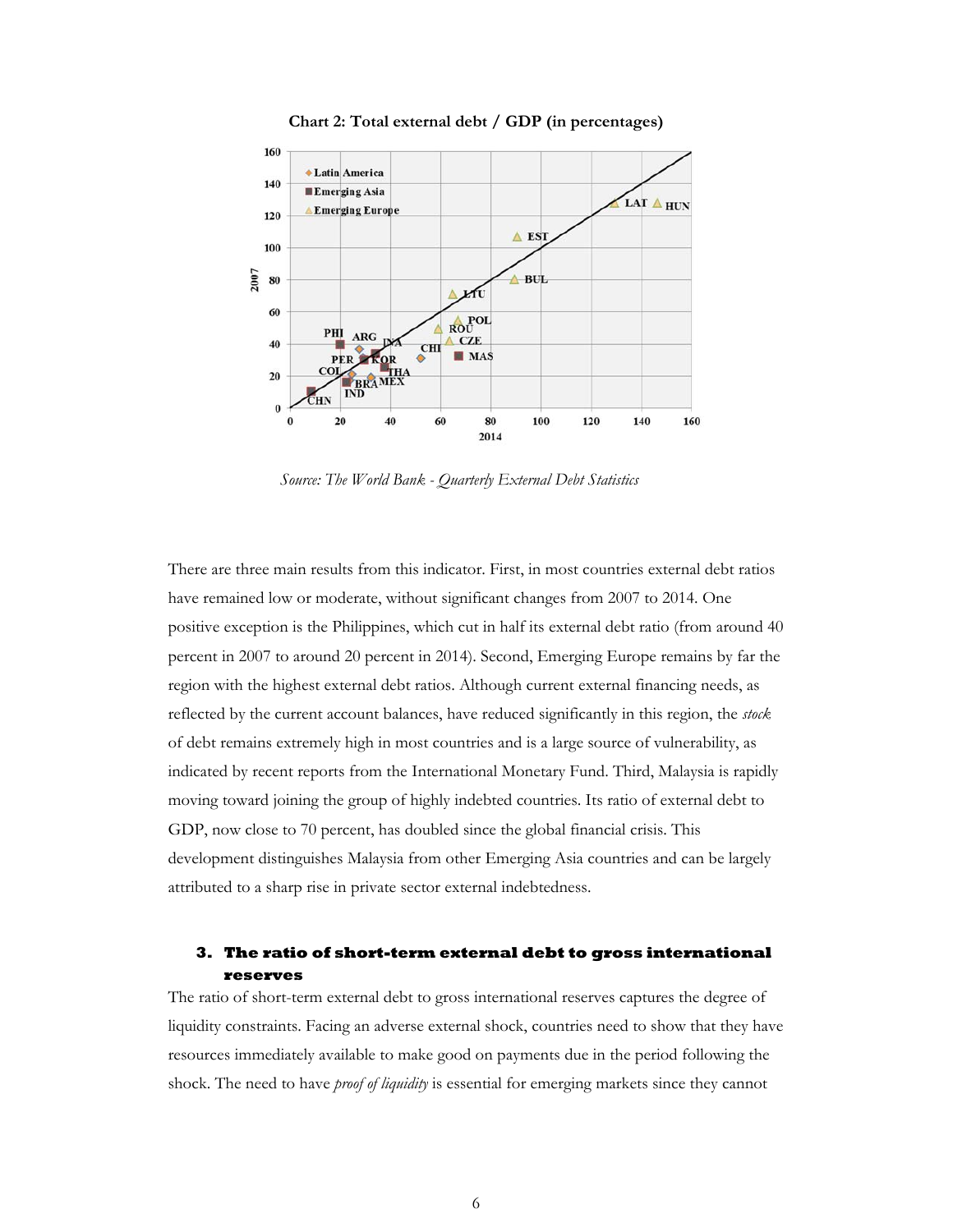issue *hard currencies*; that is currencies that are internationally traded in liquid markets. Thus, large accumulation of foreign exchange reserves and limited amounts of short-term external debt significantly help emerging markets maintain their international creditworthiness and, therefore, contain the impact of the shock on macroeconomic stability and economic growth. A point to emphasize here is that the liquidity constraint faced by emerging markets (and not by advanced economies which can issue hard currencies) cannot be resolved by full exchange-rate flexibility. The reason is that, facing an adverse external shock, even a sharp depreciation of the exchange rate cannot generate sufficient resources (through export revenues) fast enough to meet external amortizations and interest payments due. This explains: (a) the huge accumulation of international reserves by most emerging markets and (b) the choice of *increased but not fully flexible* exchange rate regimes followed by a number of emerging market economies.

Similar to the previous chart, according to this indicator, countries below the 45-degree line in chart 3 show an increased macroeconomic vulnerability to an external shock. Changes in the ratio of short-term debt to international reserves are extremely relevant for all emerging market economies and not only for the highly indebted countries. Even if a country's total external debt ratio is low, it might face significant roll-over risks if most of its debt is shortterm and an external shock that curtails access to the international capital markets hits the economy. Under these circumstances, availability of international reserves to substitute for the loss of access to external liquidity can make all the difference regarding perceptions of default risk.



**Chart 3: Short-term external debt / Gross international reserves (in percentages)** 

*Source: The World Bank - Quarterly External Debt Statistics, IMF*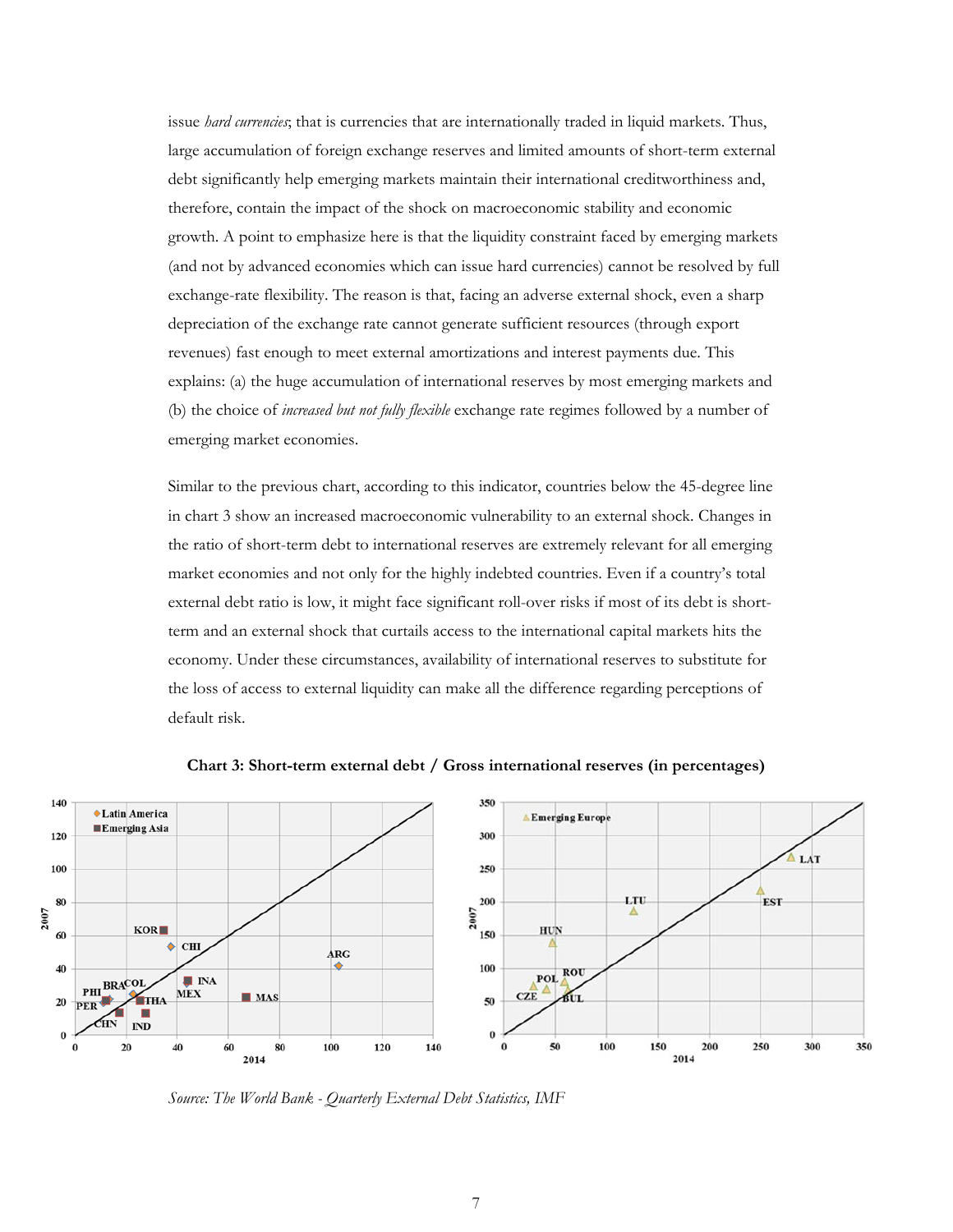Because of large differences in scale, chart 3 is divided in two subpanels. The panel in the right displays countries in Emerging Europe, while the panel in the left displays all the rest of emerging market economies in the sample. **6** Noteworthy in this chart is that South Korea, and Chile to a lesser extent, has significantly improved its ratio of short-term debt to international reserves. Some analysts have criticized the large accumulation of reserves by emerging market economies on the grounds that these resources could have been used to fund more productive activities.<sup>7</sup> However, while international reserves have been increasing in *absolute* terms, chart 3 shows that, *relative* to short-term external debt, they have actually declined in many countries since the global financial crisis! In my view, countries' investments in self-insurance against the vagaries of international capital markets, while not the most efficient insurance mechanism (a topic for another paper), is certainly a highly productive investment in long-term financial stability.

An additional observation is that Malaysia and Argentina stand out for their significant increase in macroeconomic and financial vulnerability to external shocks, but for different reasons. In Malaysia, the large increase in total external debt (shown in chart 2) has taken place through short-term indebtedness. A new adverse shock leading to a sharp depreciation of the ringgit can lead to large capital outflows due to elevated concerns among foreign currency debt holders about the capacity of Malaysian private sector to service the large amount of maturing external obligations. In Argentina, which lacks access to international capital markets, the deterioration of the ratio is explained by the large loss of international reserves experienced in recent years. Inadequate management of domestic policies is the main reason behind the downturn in Argentina's fortunes.

# **The Second Dimension of Macroeconomic Resilience: Ability to Respond**

A country's ability to quickly react to an adverse external shock largely depends on its authorities' capacity to implement countercyclical fiscal and monetary policy. Therefore, the variables included here relate to a country's fiscal and monetary position. The fiscal position is characterized by two variables: the fiscal balance as a ratio to GDP (a flow variable) and the ratio of government debt to GDP (a stock measure). The monetary position is

 $\ddot{\phantom{a}}$ 

<sup>6</sup> Since adhesion to the Eurozone contributes to the resilience of individual countries in Emerging Europe to external shocks, the contributions of foreign reserve assets by Estonia and Latvia to the European Central Bank (on January 2011 and January 2014, respectively) have not been subtracted from these countries' international reserves.

<sup>7</sup> See, for example, Summers (2006)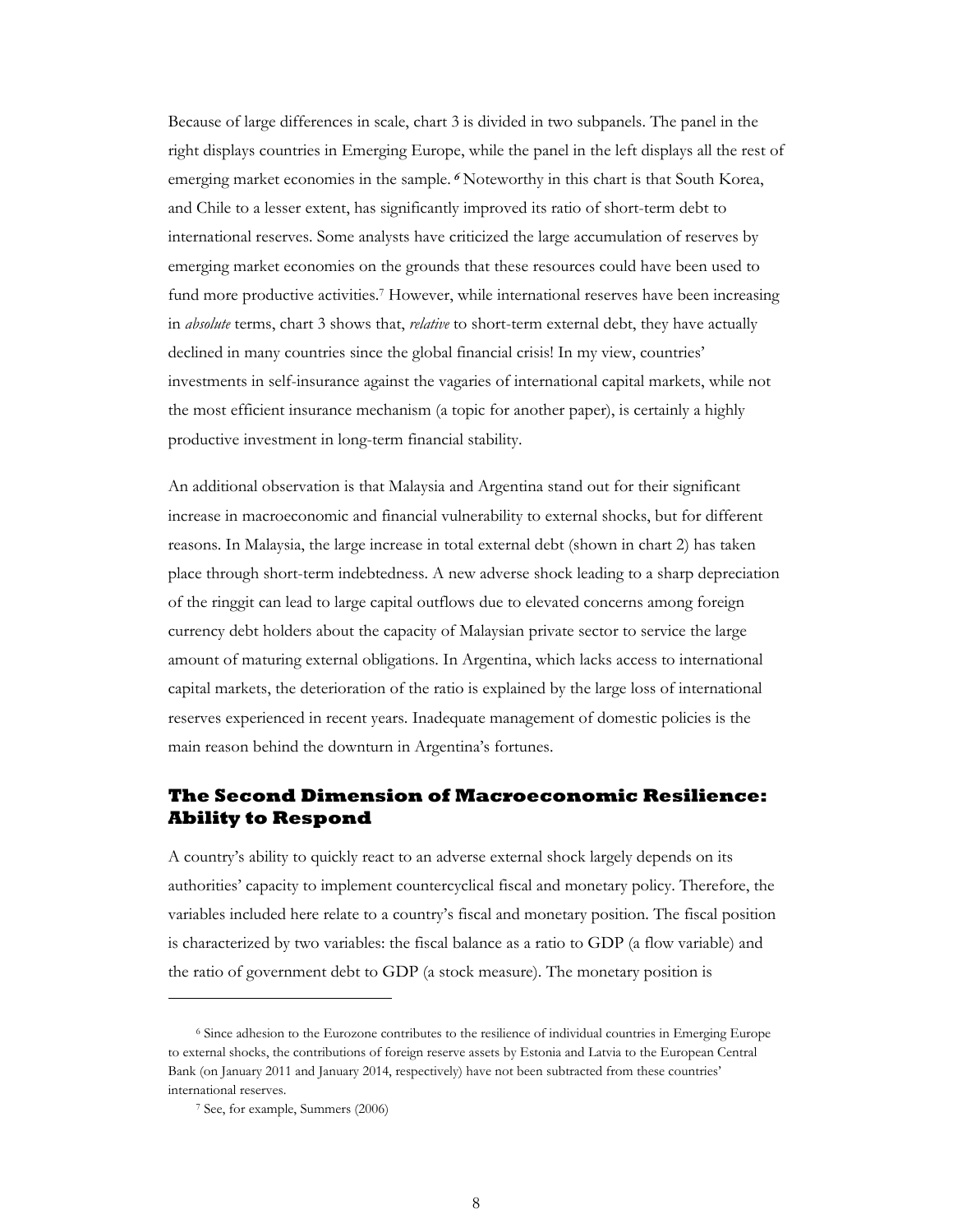characterized by two variables that I explain further below: *the squared value of the deviation of inflation from its announced target* and *a measure of financial fragilities,* which evaluate whether the desired monetary stance is consistent with price and financial stability.

#### **1. The ratio of general government fiscal balance to GDP.8**

Countries with strong fiscal accounts *before* an external shock will be in a better position to undertake countercyclical policies than those with large fiscal deficits. Once again, this argument is significantly more important for emerging market economies than for advanced economies. While the latter have the capacity to finance deficits through placement of government debt in domestic liquid capital markets, the former lack such an advantageous option.

Chart 4 shows a dramatic turn of events in fiscal positions since the global financial crisis. In 2007, a significant number of countries were able to face the crisis with strong fiscal positions. Chile stood out by its large fiscal surplus which served the country well, as it was able to undertake a significant increase in government spending during the global crisis, without compromising macroeconomic stability.



#### **Chart 4: General government fiscal balance / GDP (in percentages)**

*Source: IMF* 

<u>.</u>

<sup>8</sup> A broad concept of the fiscal stance is chosen because of significant differences in aggregations of the fiscal accounts across countries.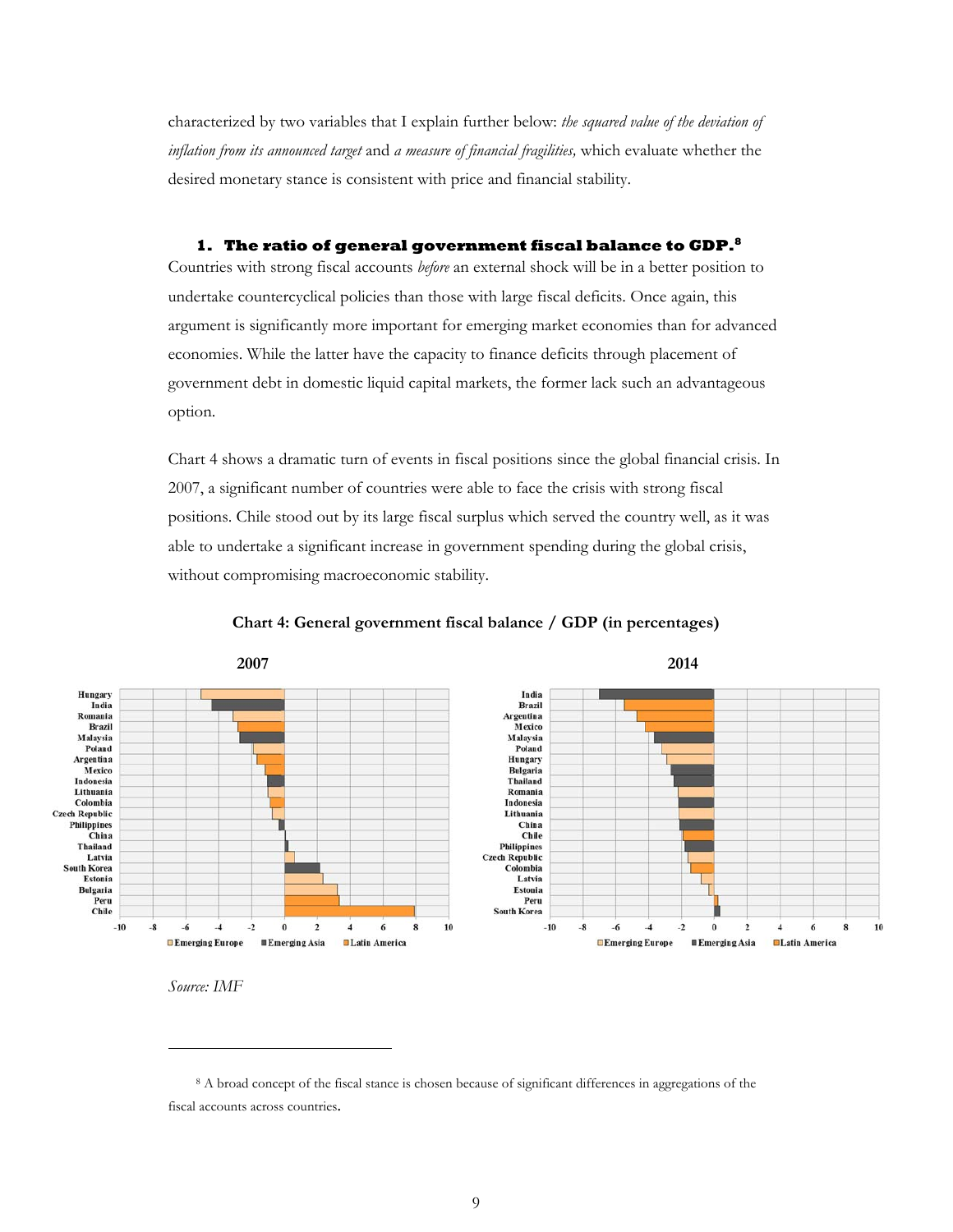In contrast, with the exception of Hungary and Romania, all emerging market economies displayed weaker fiscal positions by the end of 2014. Only South Korea and Peru showed fiscal surpluses, but these were much smaller than the corresponding surpluses in 2007. The fiscal positions in India and Brazil, two of the largest emerging market economies, are particularly noteworthy and a source of concern by authorities in both countries.

The broad fiscal deterioration can be partly explained by adverse external factors already hitting emerging markets: the decline in growth in advanced economies and, therefore, the slowdown in global aggregate demand has contributed to a decline in economic activity and tax collection in many countries. In some countries, the income effect has been reinforced by a price effect as the decline in commodity prices has exacerbated the impact on fiscal revenues. However, as discussed above, lack of needed reforms at the national level is also haunting fiscal balances at a time when the external environment is not favorable for growth. For example, in the last three years, the government of India has been reducing capital expenditure to meet fiscal deficit targets. Since capital expenditure is growth promoting, India has been undertaking procyclical fiscal policies. Further delaying a tax reform (especially the introduction of the goods and services Tax (GST)), might force India to continue and even exacerbate its procyclical fiscal policies if a new adverse external shock materializes.

#### **2. The ratio of government debt to GDP**

The ratio of government debt to GDP also signals a government's ability to undertake countercyclical fiscal policies. Even if the fiscal balance is strong, authorities may be reluctant to undertake net fiscal expansions to counteract the contractionary effect of an external shock on the economy, if the outstanding stock of debt is significantly large, as the expansion might aggravate the debt problem.

As with the other debt variables discussed here, countries below the 45-degree line in chart 5 signal an increase in macroeconomic vulnerability to external shocks relative to 2007, according to this indicator. Consistent with the deterioration in fiscal balances, most governments in the sample have increased their debt ratios. Indeed, countries that displayed the highest ratio of government debt to GDP in 2014 (Hungary, India, Brazil, Argentina,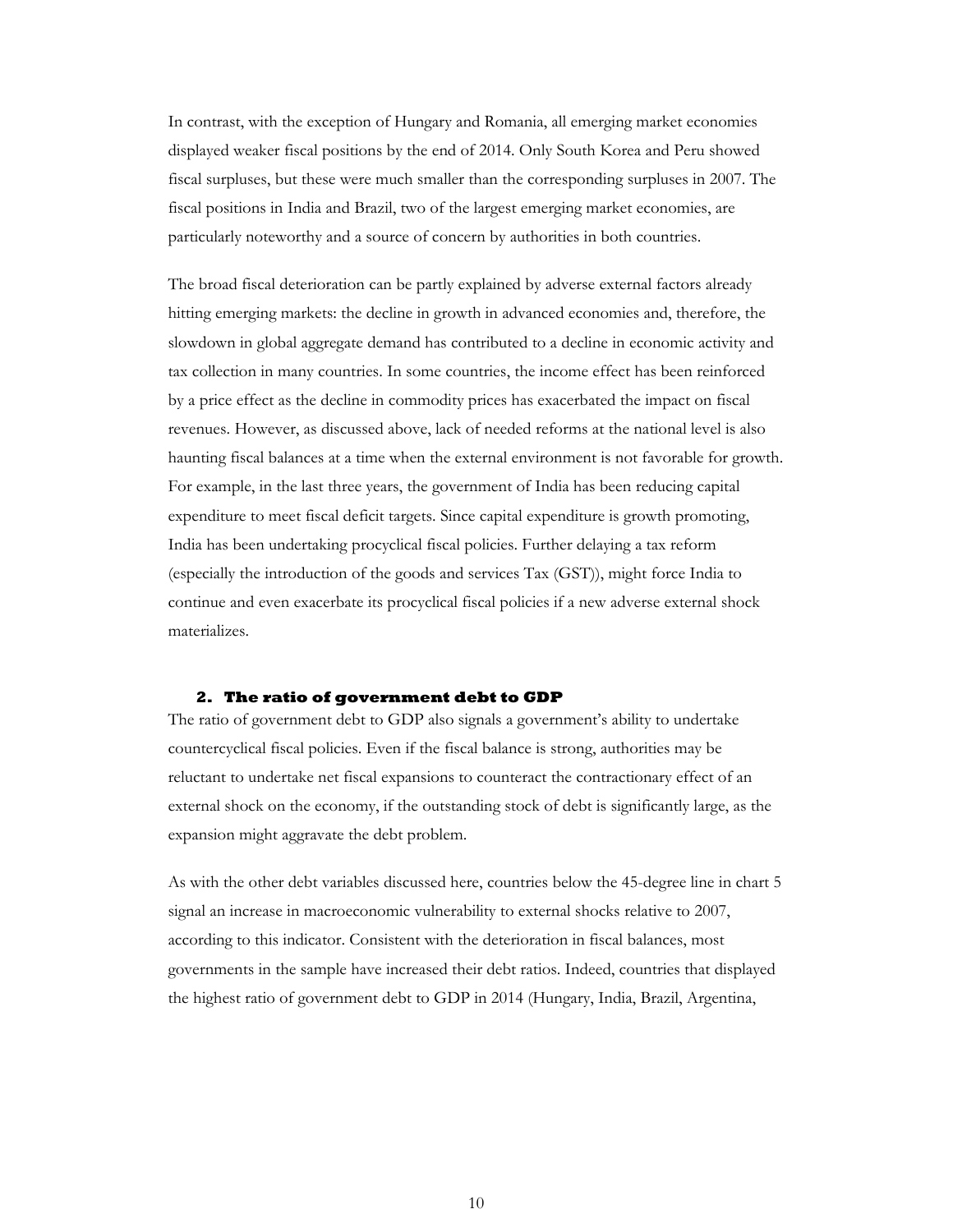Malaysia, Poland, Thailand, and Mexico) are among the countries with the highest fiscal deficits in that year (chart 4).9



**Chart 5: General government debt / GDP (in percentages)** 

 $\overline{a}$ 

The case of Malaysia deserves some attention. As discussed above, this country stands out because of its significant increase in short-term *external indebtedness*, which is mostly attributed to *private sector* activities. A shown in chart 5, the public sector has also significantly increased their indebtedness ratio, but, in contrast to the private sector, this has taken place through issuance of *domestic debt.* Thus, relative to 2007, not only is Malaysia's macroeconomic and financial performance more vulnerable to an external shock since the shock would affect the private sector repayment capacity of external debt, but the high ratio of domestic government debt (together with the deterioration in the fiscal balances) is imposing important limits to this country's ability to implement countercyclical fiscal policies to deal with a potential shock.

On the positive side, reductions in the government debt to GDP ratio in Philippines, Indonesia, and Peru placed these countries among those with relatively low ratios in 2014.

*Source: IMF* 

<sup>9</sup> In spite of India's reduction in its government debt ratio since the global financial crisis, India's government continues to be positioned among the highest indebted governments in the sample.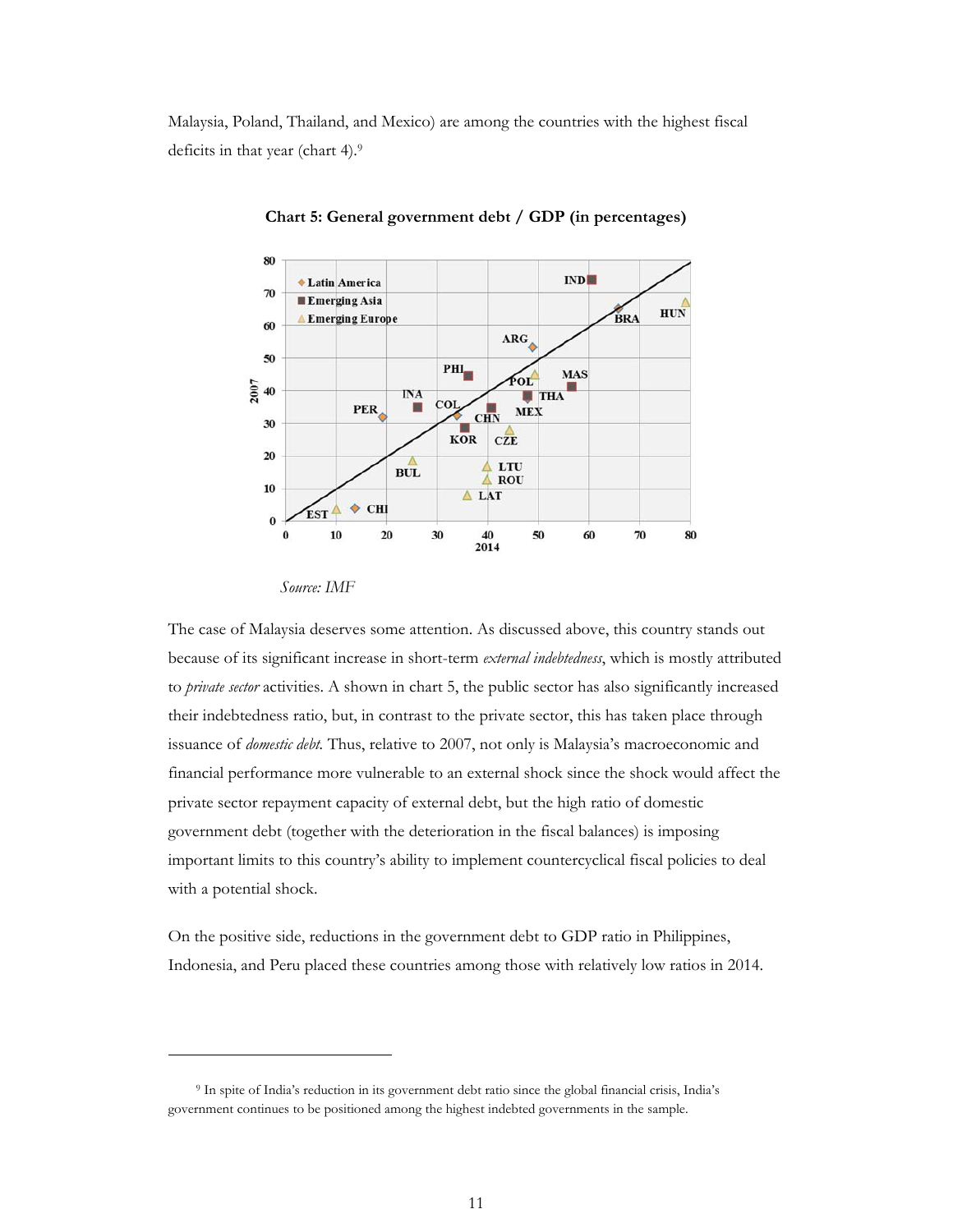### **3. The squared value of the deviation of inflation from its announced target**

Deviation of inflation from its announced target captures the constraints imposed on the implementation of countercyclical monetary policy when the economy is facing inflationary or deflationary pressures *at the time of the shock*. For example, if the adverse external shock is manifested in a shortage of bank liquidity and a reduction in the expansion of domestic real credit, central bankers might wish to reduce their policy rate. This policy, however, might not be chosen if the economy is facing high inflation rates since the reduction in interest rates would fuel inflationary pressures further. Likewise, the external shock might call for an increase in the interest rate; but this policy action might not be executed if the economy is facing significant deflationary pressures.

To measure inflationary (or deflationary) constraints faced by central banks to conduct countercyclical monetary policies, I first estimate the deviation of observed inflation from its announced target and then calculate the squared value of the deviation. This has limitations, but higher values of this variable impose greater constraints on central banks' capacity to undertake countercyclical monetary policies. That is, large deviations, positive or negative, from the announced inflation target are considered equally pernicious for the implementation of countercyclical policies.

Chart 6 presents the results of these calculations and compares countries' position in the pre-crisis period (2007) and at the end of 2014. Countries positioned below the 45-degree line have greater deviation from inflation targets now than in 2007. Countries in Emerging Europe are displayed on a separate panel (on the right) because of the differences in scale compared to the rest of emerging market economies in the sample.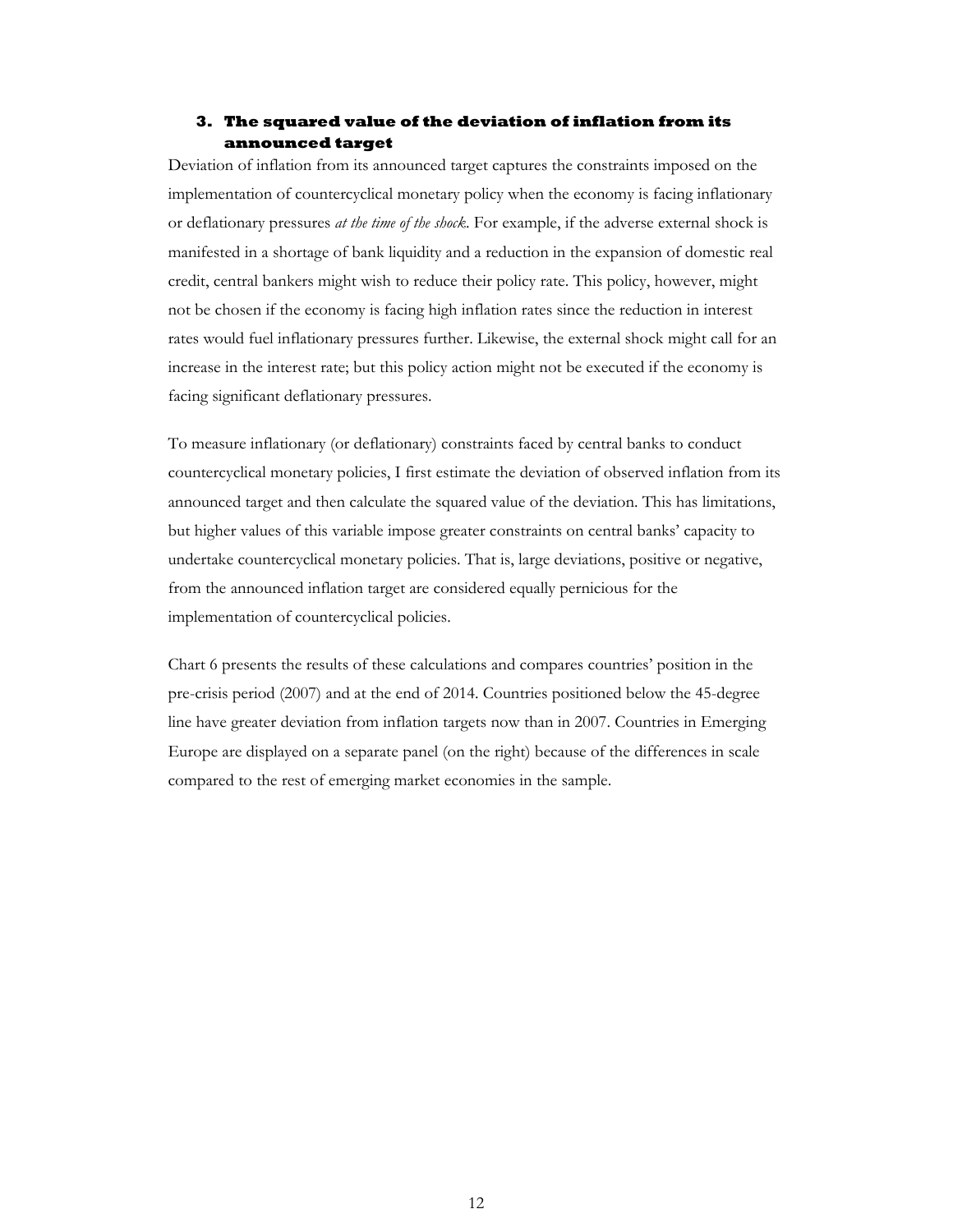#### **Chart 6: Deviation of inflation from its target (Squared) 1/**



*1/ Excludes Argentina Source: Goldman Sachs Global Macro Research, national central banks, IMF* and own elaboration

The first noticeable development is the sharp correction of inflation by countries in Emerging Europe that were experiencing high inflation in 2007 (Bulgaria, Estonia, Hungary, Latvia, and Lithuania). Adjustment programs and reforms supported the decline in inflation in the post-crisis period. However, a clarification is needed with respect to the chart's results for these countries. While observed inflation in 2014 was *closer* to the targets than in 2007 (and hence, these countries are above the 45-degree line), inflation rates in 2014 were extremely low and even in negative territory (inflation ranged from –1.15 in Bulgaria to 1.2 in Romania). This is a limitation of the chart, since it is not properly capturing the sharp turn of these countries from high inflation to deflation. The importance of knowing specific country characteristics is highlighted in this example.

For the rest of emerging market economies in the sample, the most noticeable results are as follows. First, because of the extremely high level of inflation observed in Argentina in 2014 (23.9 percent according to the authorities,10 but close to 40 percent according to market estimates), it is not included in the Chart (however, the inflation variable is included in the calculation of the overall resilience indicator below). If it were, it would be positioned far to the right below the 45-degree line. Second, India's rise in inflation in the post-crisis period has increased its vulnerability according to this indicator. Brazil and Indonesia follow in

 $\overline{a}$ 

<sup>10</sup> As reported by INDEC (Instituto Nacional de Estadísticas y Censos)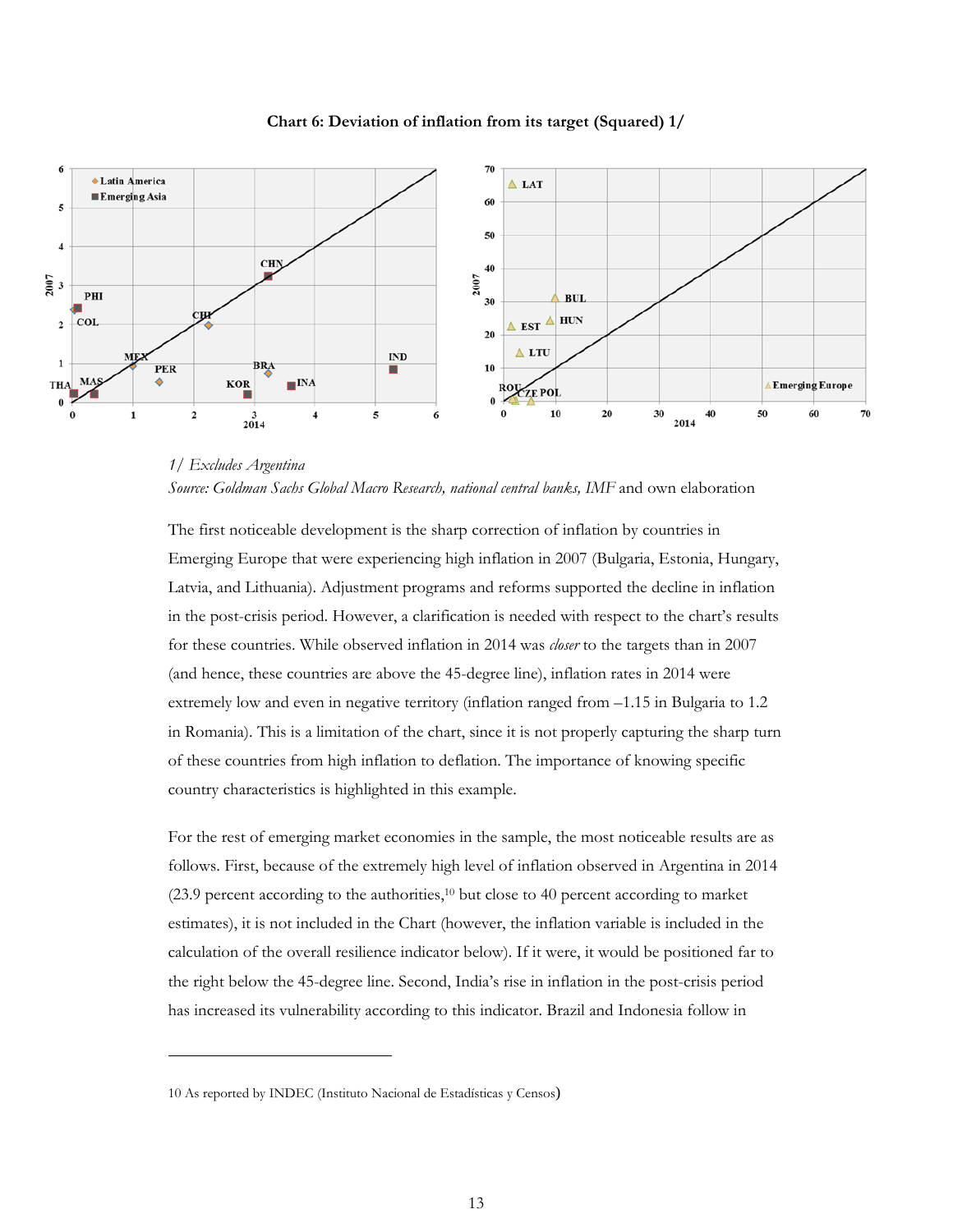terms of increased vulnerability; the former because inflation almost doubled from 2007 to 2014 and the latter because of a combination of raising inflation and a reduction in the target.11 Third, deflationary pressures in South Korea (inflation in 2014 only reached 0.8 percent) has significantly increased the deviation of inflation from its target. This calls for an expansionary monetary policy through interest reductions, which is expected in 2015. However, as reported by the authorities, concerns about a rapid rate of growth of credit are constraining the Bank of Korea's policy actions. If an external adverse shock were to reduce global liquidity in the short to medium term, the bank might be in less solid footing than it was during the global financial crisis to implement counter-cyclical monetary policies. The good news in the case of South Korea, however, is that the authorities have a number of nonconventional monetary tools at their disposal to deal with external shocks.12 Moreover, its strong current account balance position (chart 1) supports the stability of the won in the presence of external shocks. Finally, Philippines and Colombia stand out for their much improved performance on inflation in 2014 relative to 2007. In both countries, recent inflation has been within its announced target.13

How do the different determinants of macroeconomic resilience/vulnerability discussed in this paper combine to provide a better sense of overall resilience will be apparent in the next section.

## **4. A measure of financial fragilities characterized by the presence of credit booms (excessive expansion of credit) or busts (collapse in the rate of growth of real credit)**

Financial-sector fragilities, manifested either by an unsustainable credit expansion (credit *boom)* or a significant lack of credit to support economic activity (credit *bust*), are a major constraint in the conduct of monetary policy. For example, an adverse external shock, even if temporary, might expose existing financial vulnerabilities in the banking sector associated with an excessive credit expansion (a credit boom) and, as a result, severe banking problems might emerge. As resolving banking difficulties is a long process, the central bank might be pressed to reduce interest rates and keep them low for a significant period of time (to contain the increase of nonperforming loans). This is even when, in the absence of banking

<u>.</u>

<sup>11</sup> See, http://www.bi.go.id/en/moneter/inflasi/bi-dan-inflasi/Contents/Penetapan.aspx

<sup>12</sup> For example, during the global financial crisis, the BoK directly injected foreign exchange liquidity to the financial sector.

<sup>13</sup> Thailand has kept inflation within targets both in 2007 and in 2014.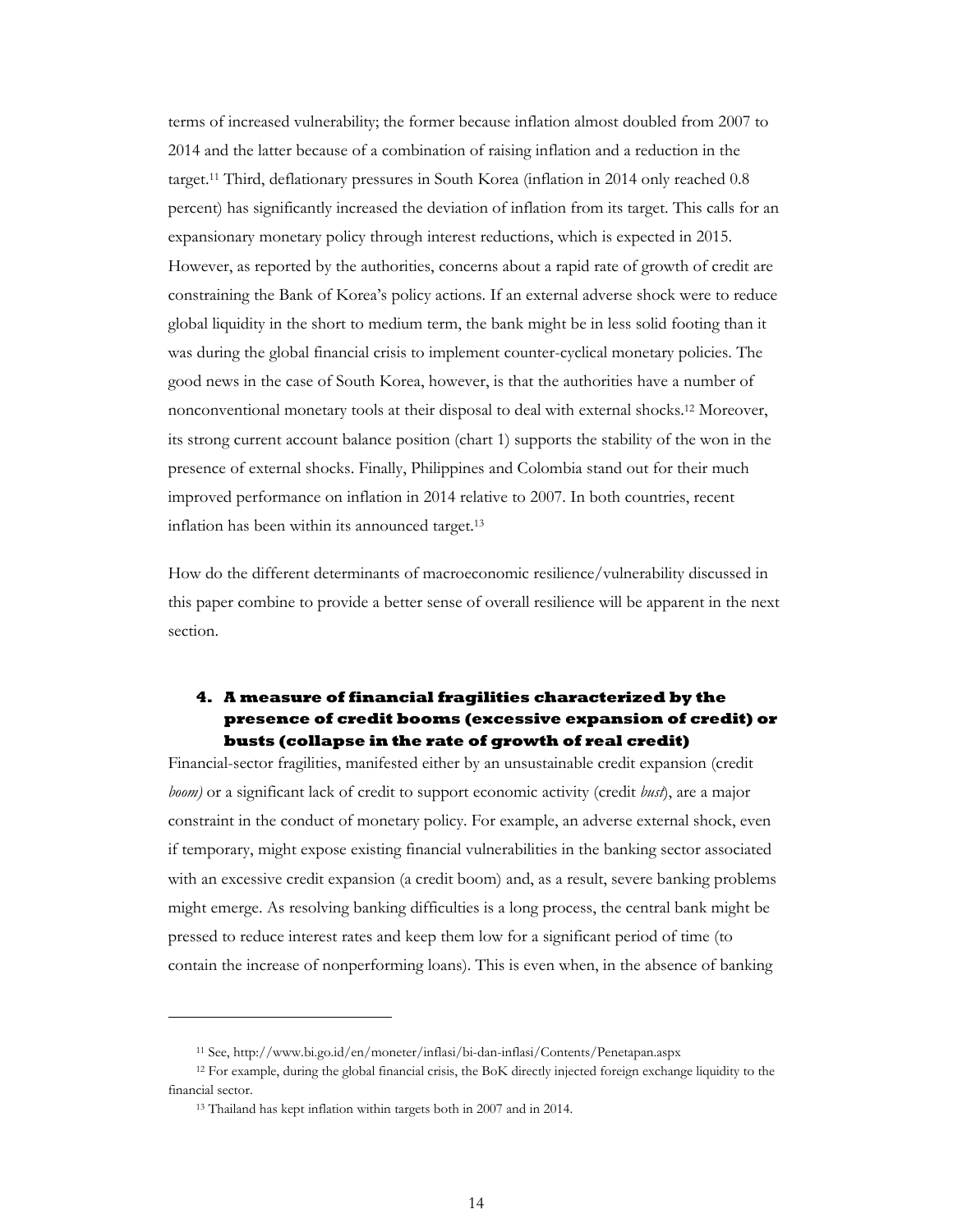problems, adequate conduct of monetary policy would call for an increase in interest rates after a short period of time following the shock.

To capture the extent of this obstacle for the conduct of monetary policy, for each country in the sample, it is necessary to identify the thresholds on real credit growth that determine whether an observed growth in real credit can be associated with a *boom* or *bust.* For this purpose, the methodology of Mendoza and Terrones (2008) is followed.

An indicator of Financial Fragility: *FinFrag* is calculated according to the following formula:

$$
FinFrag = (\Delta RC^{boom} - \Delta RC_t) * (\Delta RC_t - \Delta RC^{burst})
$$

Where:  $\Delta RC_t$  is the growth rate of real credit in period *t*;  $\Delta RC^{boom}$  is the threshold on credit growth for credit *boom* and ΔRC<sup>bust</sup> is the threshold on credit growth for credit *bust*.<sup>14</sup>

If the economy is in neither a credit *boom* nor a *bust*, the observed growth rate of real credit  $(\Delta RC_t)$  would be greater than the threshold for the *bust* ( $\Delta RC^{burst}$ ) and lower than the threshold for the *boom*  $(\Delta RC^{boom})$ . In that case, the indicator *FinFrag* would take on a positive value.

If, instead, the economy is experiencing a credit boom,  $\Delta RC_t$  would be greater than  $\Delta RC^{boom}$  and *FinFrag* would take on a negative value.<sup>15</sup>

Alternatively, the economy might be in a credit bust. In that case,  $\Delta RC_t$  would be lower than  $\Delta RC^{burst}$  and *FinFrag* would take on a negative value.<sup>16</sup>

The estimation of this indicator for the countries in the sample for 2007 and 2014 is presented in Chart 7. According to the results, all countries where the indicator took a negative value were experiencing credit booms. Most countries in Emerging Europe

 $\ddot{\phantom{a}}$ 

<sup>14</sup> In order to compute thresholds, Mendoza-Terrones (2008, 2012) use the Hodrick-Presscott (HP) filter to calculate the cyclical component of the log of real credit. In this essay, the HP filter is used to calculate the cyclical component of the growth rate of real credit. The thresholds for credit booms and busts for each country are then defined as the standard deviation of this cyclical component for the entire sample period, multiplied by 1.5 and -1.5 respectively. For each country, the sample period to calculate the thresholds goes from the first quarter of 1991 to the first quarter of 2014, subject to data availability.

<sup>&</sup>lt;sup>15</sup> This hold true because by definition of credit *booms* and *busts*, **ΔRC**<sup>bust</sup> is necessarily lower than **ΔRC**<sup>boom</sup>

<sup>16</sup> The same argument as footnote 11 follows.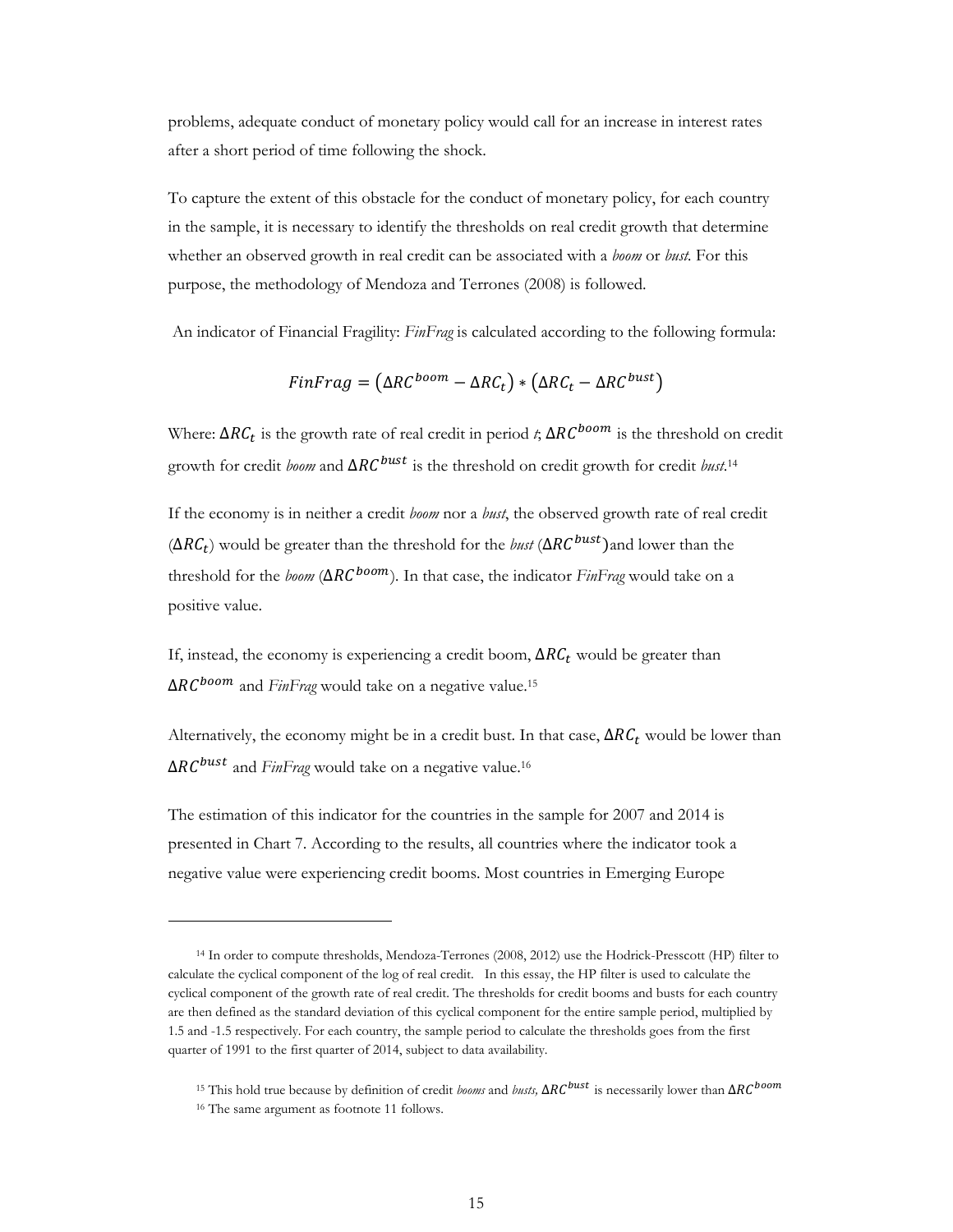belonged to this category. As discussed above, unrealistic expectations about a rapid entrance to the euro zone (and the associated expected increase in net worth) fueled a rapid expansion of real credit in these economies and weakened their financial positions. A few other countries, such as India and Colombia were also experiencing excessively fast real credit growth in the pre-global financial crisis year. Chile and most East Asian countries were the best performers, according to this indicator. Real credit was growing close to trend in the pre-crisis period and financial fragilities were absent. This greatly supported the countercyclical monetary policies implemented by these countries during the crisis.



### *2/ Negative number indicates the presence of a credit boom or bust Source: own elaboration*

By the end of 2014, credit conditions were quite different from those in 2007. The most vulnerable countries, from the perspective of this indicator, are still in Emerging Europe (Latvia, Bulgaria, and Estonia), but this time these economies were experiencing credit *busts* rather than *booms.* If an additional external shock bringing about further contractionary effects were to hit these economies, central banks might face serious difficulties for the implementation of necessary countercyclical policies as the impact of the shock would add to the already depressed real credit growth. The good news, however, is that in the large majority of emerging markets in the sample, the behavior of real credit growth is not worrisome and would not impose serious constraints to the implementation of countercyclical monetary policy if an adverse external shock were to materialize.

16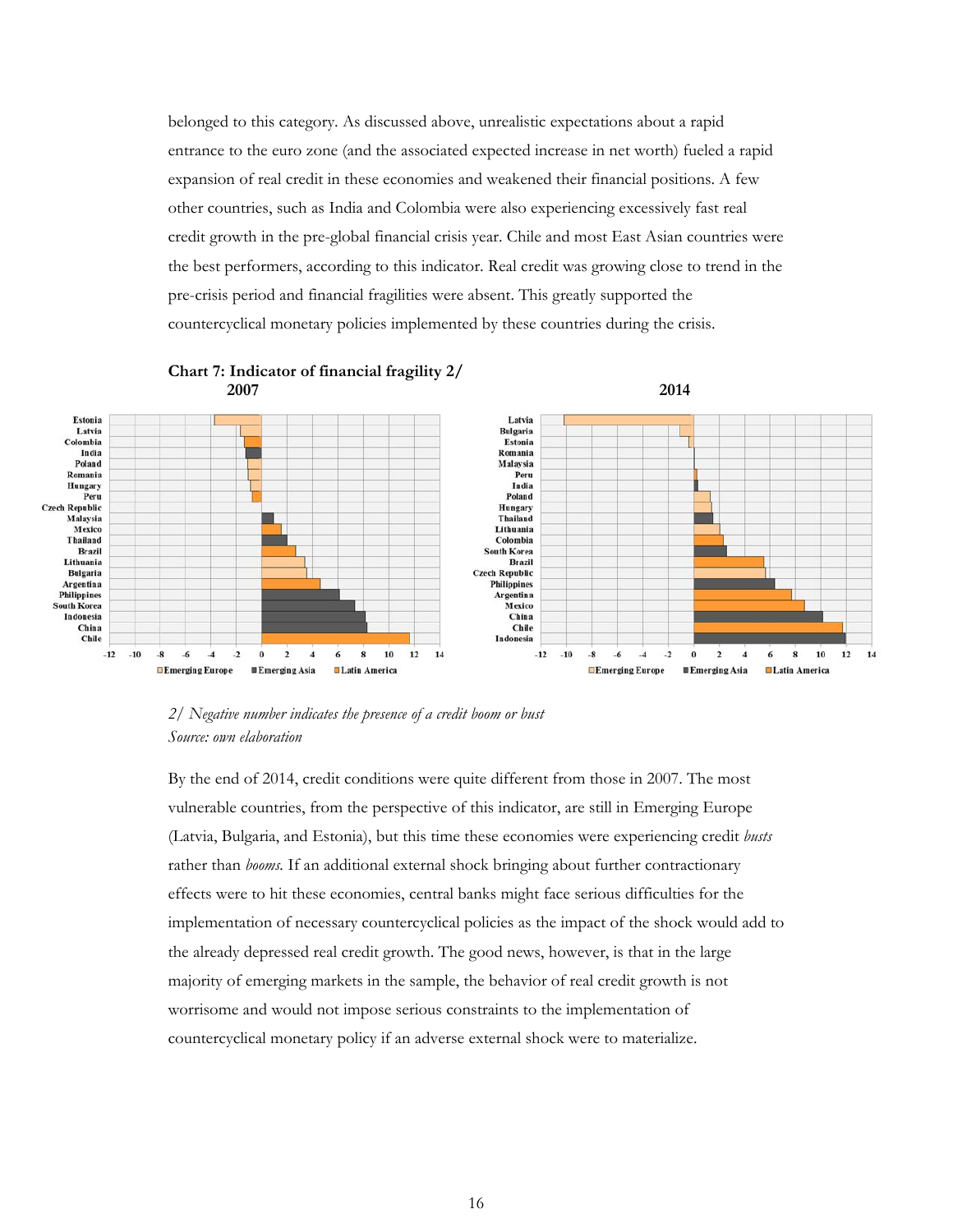# **Putting the Pieces Together: An Overall Indicator of Resilience**

Each of the seven variables discussed above presents a partial view regarding the macroeconomic resilience (broadly defined as discussed before) of emerging market economies to external shocks. Some countries showed improved strength in some variables, but not in others, in 2014 relative to the pre-crisis period. Yet, in other countries, many of the variables signal a deteriorated resilience. In this section, I construct an indicator that combines the seven variables to provide a better overall picture of *relative* macroeconomic resilience between countries.

The indicator is constructed using a simple methodology, also used in Montoro and Rojas-Suarez (2012). First, to make the seven variables within the indicator comparable, each variable is standardized, subtracting the cross-country mean and dividing by the standard deviation. Second, variables whose increase in value signals a reduction in resilience (an increase in vulnerability) are multiplied by  $-1.17$  Finally, the indicator is simply the average value of the standardized variables.18 This methodology, of course, implies that we analyze *relative* macroeconomic resilience among countries in the sample.

Table 1 presents the results from this exercise. The values of the indicator for 2007 and 2014 are presented as well as the country rankings in both years. According to this methodology, the greater the value of the indicator the more resilient a country's macroeconomic performance to external shocks is assessed to be.

<u>.</u>

<sup>17</sup> Those variables are: total external debt to GDP, short-term external debt to gross international reserves, government debt to GDP and the squared deviation of inflation from its target.

<sup>18</sup> Alternatively, the indicator could have been constructed by adding the values of the standardized variables (as in Gros and Mayer, 2010)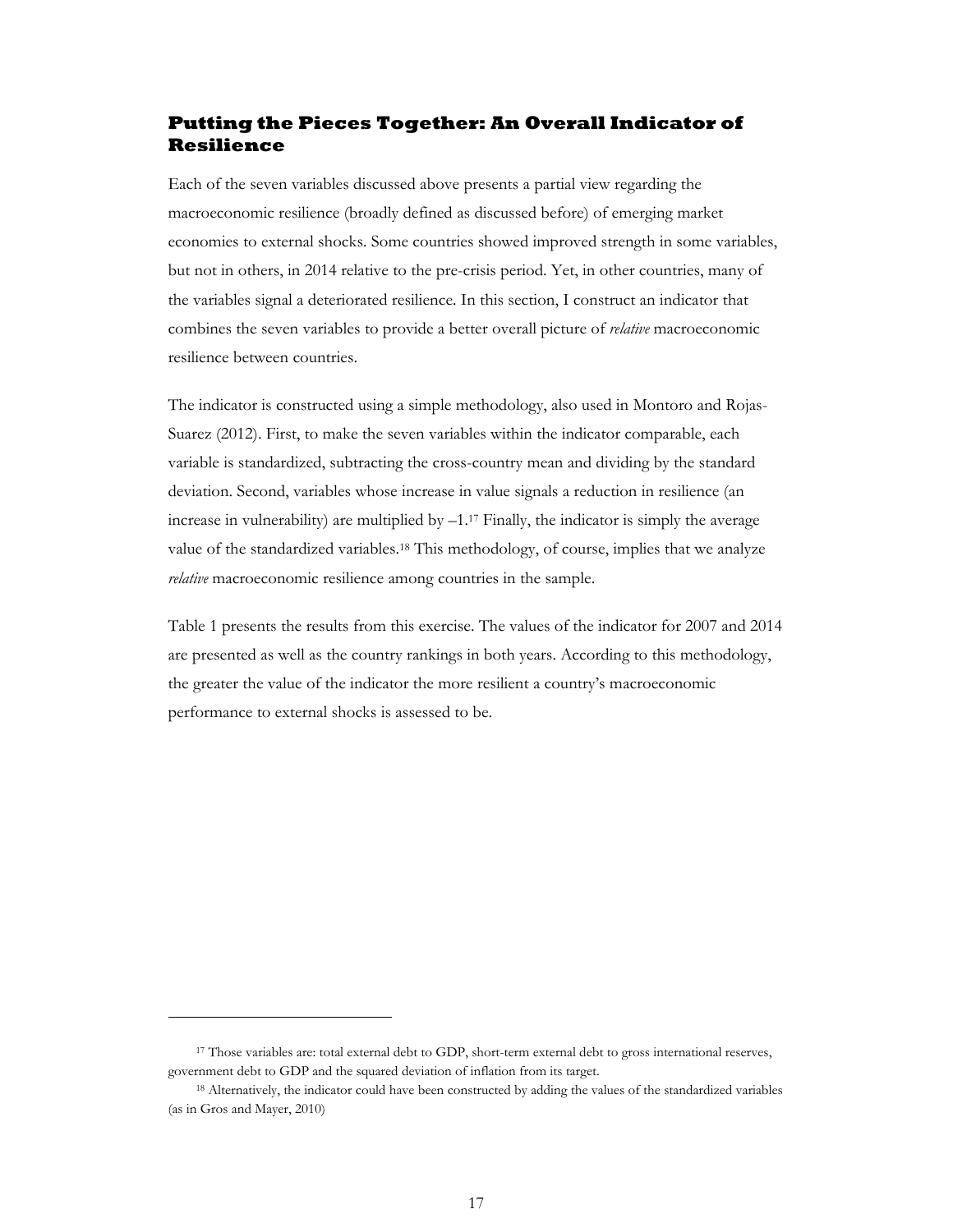|                        | 2007         |                | 2014         |                         |
|------------------------|--------------|----------------|--------------|-------------------------|
|                        | Value of the | <b>Country</b> | Value of the | <b>Country</b>          |
|                        | indicator    | ranking        | indicator    | ranking                 |
| <b>Latin America</b>   |              |                |              |                         |
| Argentina              | $-0.48$      | 18             | $-2.08$      | 21                      |
| <b>Brazil</b>          | 0.01         | 12             | $-0.35$      | 15                      |
| Chile                  | 1.21         | 1              | 0.53         | $\overline{\mathbf{4}}$ |
| Colombia               | 0.12         | 10             | 0.28         | 8                       |
| Mexico                 | 0.20         | 9              | 0.10         | 10                      |
| Peru                   | 0.39         | 5              | 0.34         | 6                       |
| <b>Emerging Asia</b>   |              |                |              |                         |
| China                  | 0.72         | $\overline{2}$ | 0.58         | 3                       |
| India                  | $-0.27$      | 15             | $-0.62$      | 18                      |
| Indonesia              | 0.43         | $\overline{4}$ | 0.32         | $\overline{7}$          |
| South Korea            | 0.56         | 3              | 0.71         | $\overline{2}$          |
| Malaysia               | 0.28         | 8              | $-0.01$      | 12                      |
| Philippines            | 0.37         | $\overline{7}$ | 0.74         | $\mathbf{1}$            |
| Thailand               | 0.38         | 6              | 0.34         | 5                       |
| <b>Emerging Europe</b> |              |                |              |                         |
| <b>Bulgaria</b>        | $-0.33$      | 16             | $-0.50$      | 17                      |
| Czech Republic         | 0.03         | 11             | 0.11         | $\overline{9}$          |
| Estonia                | $-0.68$      | 19             | $-0.20$      | 14                      |
| Hungary                | $-1.23$      | 20             | $-0.92$      | 20                      |
| Latvia                 | $-1.38$      | 21             | $-0.84$      | 19                      |
| Lithuania              | $-0.40$      | 17             | $-0.11$      | 13                      |
| Poland                 | $-0.26$      | 14             | $-0.38$      | 16                      |
| Romania                | $-0.18$      | 13             | 0.01         | 11                      |

### **Table 1: Resilience indicator**

### *Source: own elaboration*

The country rankings for 2007 accurately reflect the observed effect of the global financial crisis on emerging markets. As has been widely documented, the countries, whose macroeconomic performance were most affected by the crisis (the least resilient) were those in Emerging Europe and that is precisely what the indicator reveals. According to the indicator, in 2007, five of the six lowest positions were occupied by countries in this region (Argentina was also among the lowest ranked). In contrast, most of the highest rankings were concentrated in Emerging Asia. As a region, Latin America ranked in the middle, but some countries also took high positions, notably Chile which ranked first.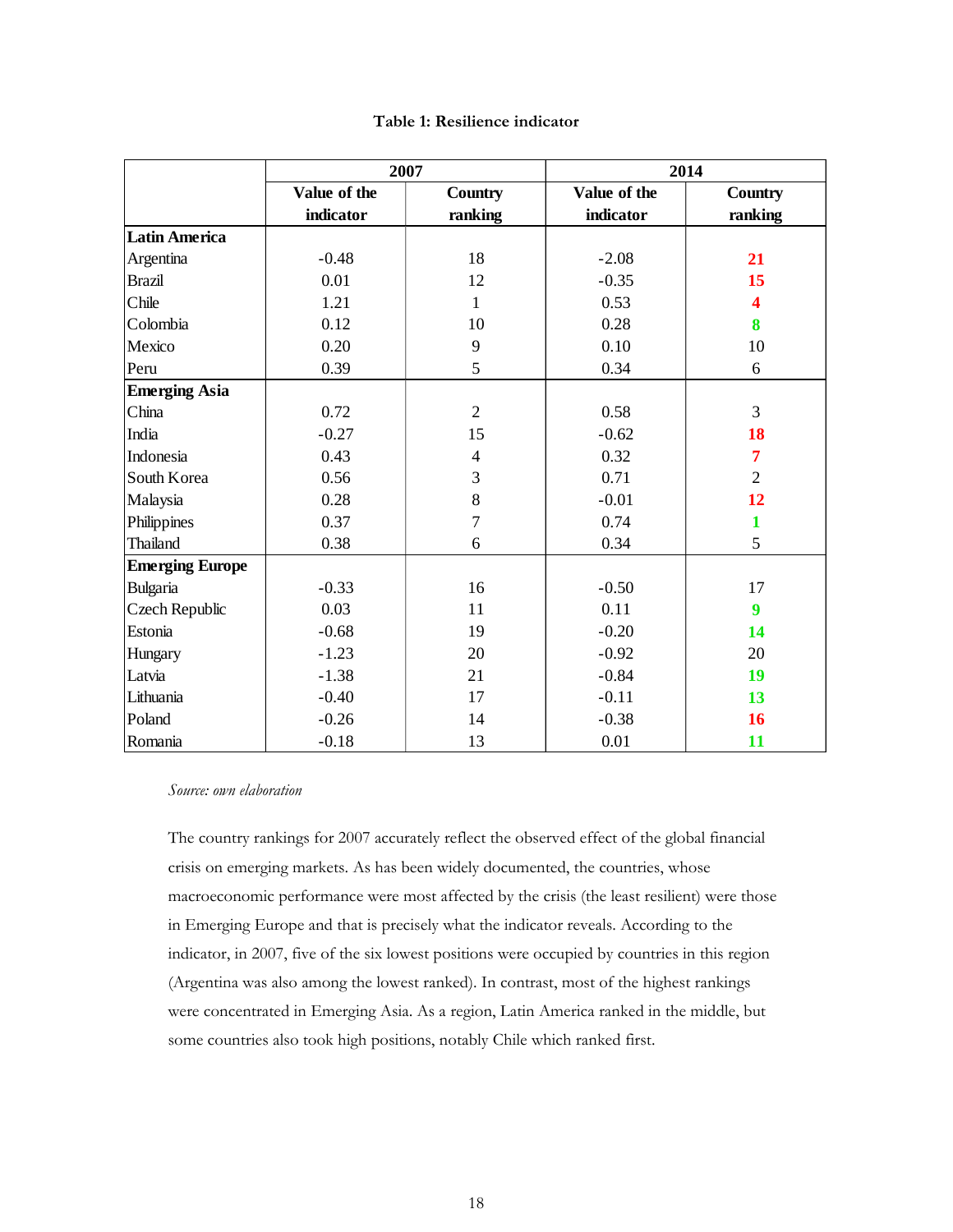Thus, the results from the exercise for 2007 supports my argument that conditions in the period *before* the eruption of an adverse external shock are central in determining the resilience of an emerging market economy to the shock. In 2007, an analyst studying a few variables in emerging markets would have been able to predict, with high accuracy, the relative economic and financial resilience of these countries to the global financial crisis.

At the beginning of 2015, when pessimism about the international environment and its effects on emerging markets prevail, it is relevant to ask a similar question: Based on the most recent available information, what countries macroeconomic performance can be assessed as relatively more resilient if the external environment deteriorates further? This paper provides a plausible answer to that question in the last column of Table 1. Countries marked in green are those that have improved their ranking since 2007 by two positions or more. Likewise, countries marked in red are those that have deteriorated their ranking by two positions or more.

The new ranking does not deliver good news for Latin America. Four of the six countries in the sample have deteriorated their positions in the ranking. This includes Argentina, which now holds the last position. As discussed throughout this paper, some bad luck in unfavorable terms of trade, but also the squandering of opportunity to implement needed reforms in the *good* post-crisis years are the main reasons behind this outcome.

In spite of the sharp improvement in the Philippines, which now occupies the first position in the ranking19, and the sustained strength of South Korea, the macroeconomic performance of Emerging Asia as a region is *relatively* not as resilient to external shocks as it used to be. India's position has deteriorated significantly and Malaysia has joined the group of relatively less resilient countries; the former due to recent excessive indebtedness both external (private sector) and domestic (public sector). In spite of recent weakening in fiscal conditions, China remains strong in third position overall.

Emerging Europe can be characterized as the *most improved* region in the ranking; and this is mainly because the region displayed huge economic imbalances in the pre-crisis period that are now being corrected. Notwithstanding improvements, however, the region still hosts

<u>.</u>

<sup>&</sup>lt;sup>19</sup> At the end of 2014, Moody's upgraded the Philippines sovereign rating. An important factor cited to explain this upgrade was the reduction in public debt ratios as in the context of improvements in fiscal management.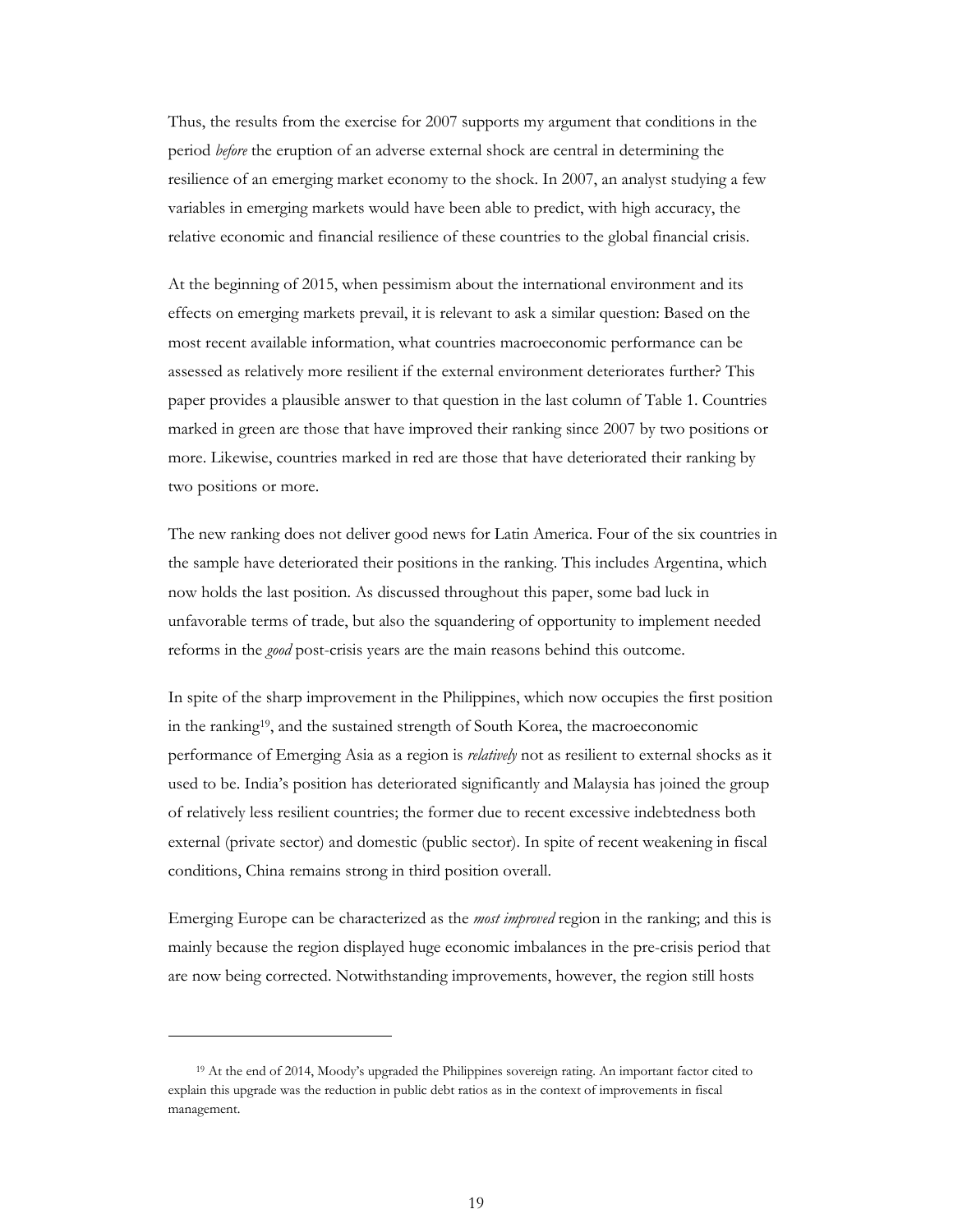some of the least resilient countries in the sample. Four of the six lowest rankings are in Emerging Europe.

For emerging markets as an *asset class*, the important deterioration in relative (and absolute from the discussion above) macroeconomic resilience by Brazil and India, two of the largest countries in this investors' country-category is not good news. Just as the good performance of the BRICs supported investors' confidence in emerging markets' prospects, a lackluster performance can also reduce investors' enthusiasm for allocating resources to these countries.

The discussion in this paper should not be interpreted as a prediction for macroeconomic disaster for a number of countries if a severe adverse external shock hits emerging markets. The resilience indicator is just a rough index and suffers from more limitations than I can list here. Instead, my goal in this paper has been to emphasize that the lessons from the global financial crisis should not be forgotten. A key one is that initial conditions at the onset of a severe adverse external shock matter a lot. The good news is that, besides the commodity price shock, the most feared external shock: a sudden rise in interest rates in the US has not (yet) materialized. Time is still on the side of emerging markets' authorities.